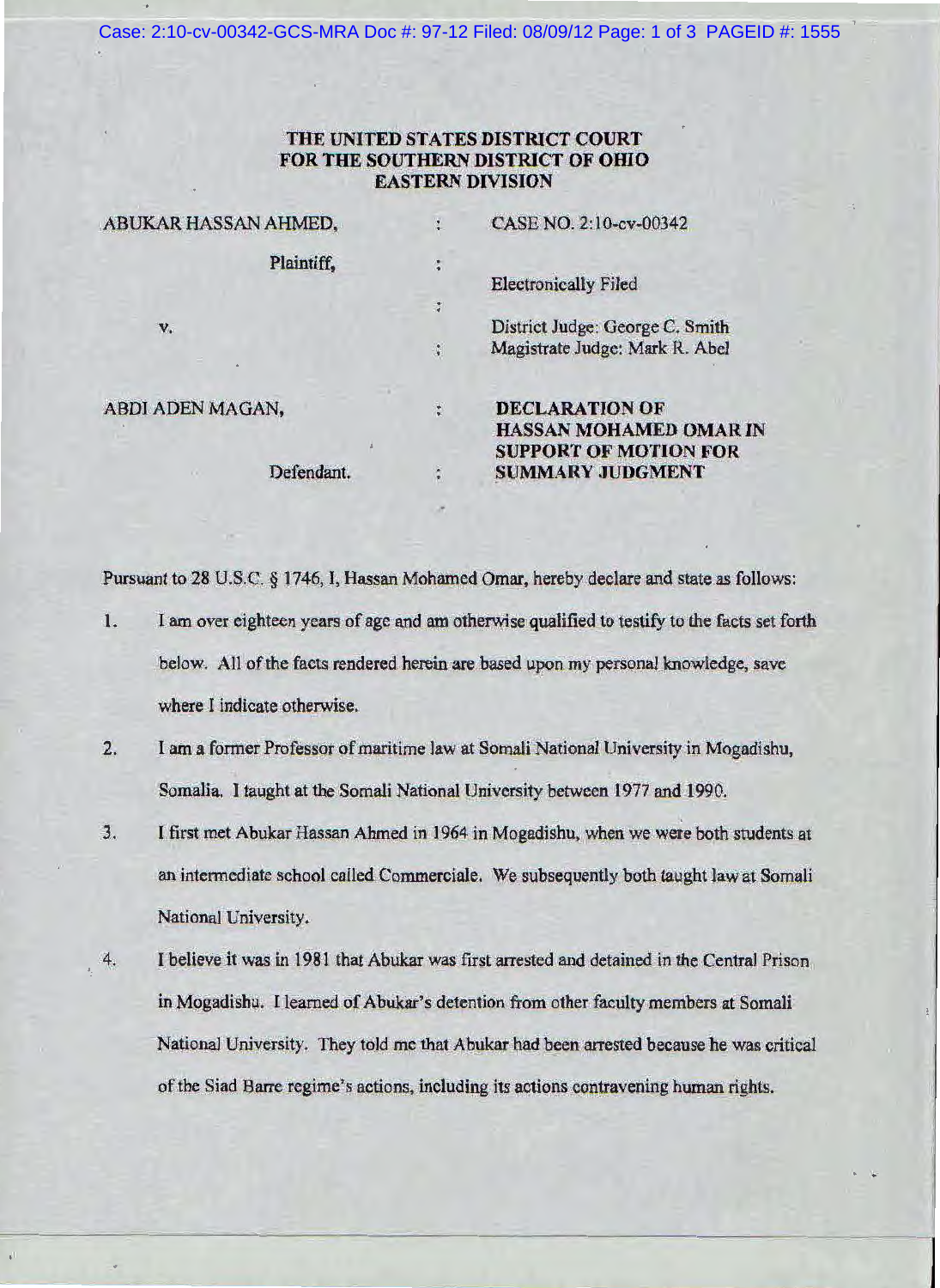- 5. As I knew one of the guards at the Central Prison, I was able to visit Abukar there. I visited Abukar in prison 3 times during his detention, which I believe lasted about 5 years. I visited Abukar twice on my own and once with Amina Daoud, a childhood friend of Abukar.
- 6. 1 believe that Abukar was detained again in late 1987 or early 1988. I found out about Abukar's detention because his mother told me about it. About a week after Abukar was detained, one of my former students told me that he had heard that Abukar was being detained at the National Security Service ('"NSS") prison at NSS Headquarters. f tried to contact Abukar at that time but he was uncontactable. It was not possible to contact someone being detained by the NSS at that time. When I learned about Abukar's detention, I became very concerned for his safety.
- 7. I and other faculty members at Somali National University contacted Amnesty International in Holland to see if that organization could provide assistance to Abukar. We informed Amnesty International that we believed Abukar had been arrested and detained in the NSS prison for his views. Amnesty International responded to our communications and we corresponded with them about Abukar's detention. I believe that Amnesty International contacted the Somali Government about Abukar's detention.
- 8. About 3-4 months after Abukar was released from this detention, he returned to the Somali National University. When Abukar returned to the university, I spoke with him about what happened to him while he was detained by the NSS. Abukar appeared very disturbed and depressed. He looked physically weak and very afraid for his safety. He did not seem like the normal Abukar that I knew. Abukar told me that he had been tortured during his detention and that Colonel Abdi Magan was one of those responsible